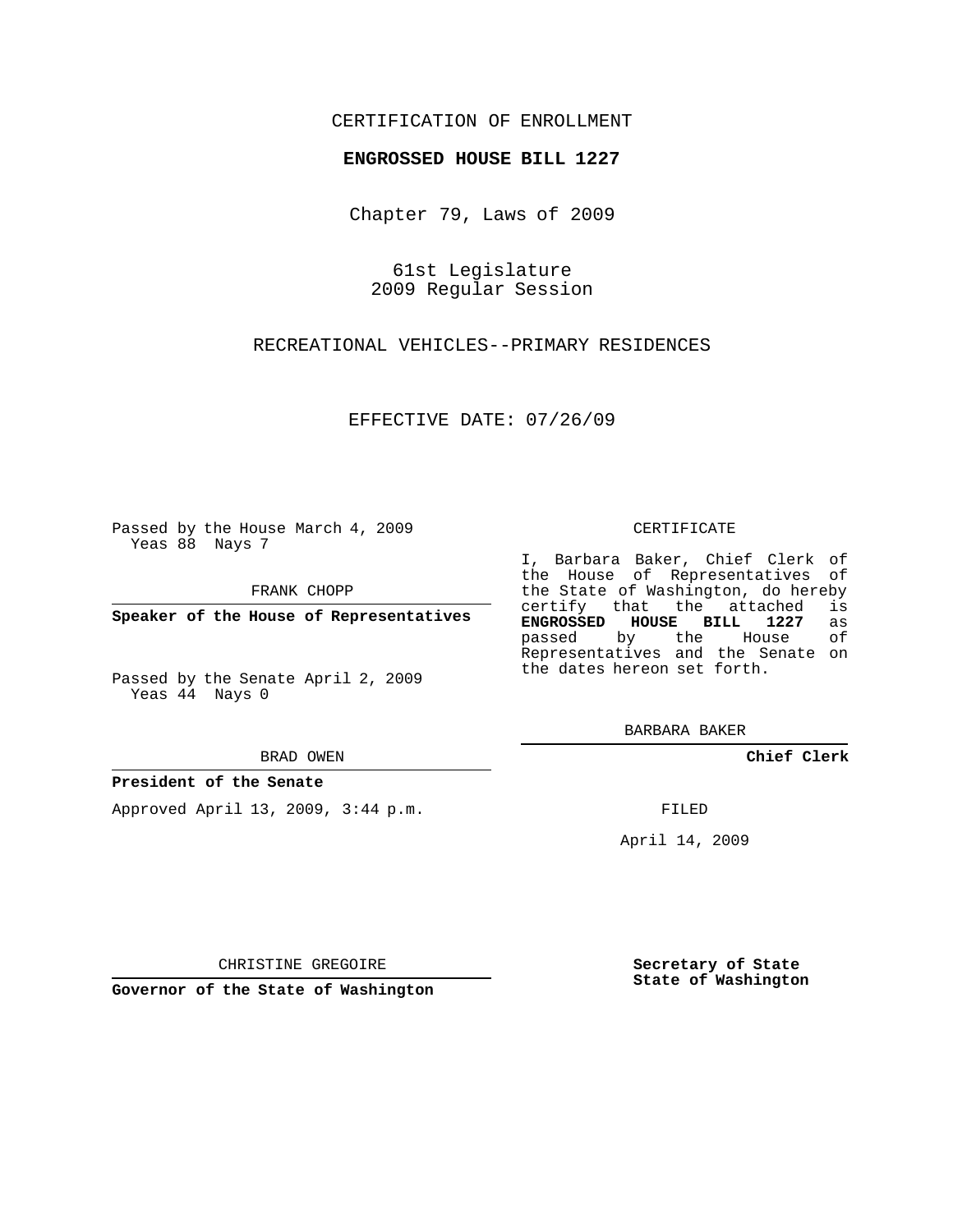## **ENGROSSED HOUSE BILL 1227** \_\_\_\_\_\_\_\_\_\_\_\_\_\_\_\_\_\_\_\_\_\_\_\_\_\_\_\_\_\_\_\_\_\_\_\_\_\_\_\_\_\_\_\_\_

\_\_\_\_\_\_\_\_\_\_\_\_\_\_\_\_\_\_\_\_\_\_\_\_\_\_\_\_\_\_\_\_\_\_\_\_\_\_\_\_\_\_\_\_\_

Passed Legislature - 2009 Regular Session

**State of Washington 61st Legislature 2009 Regular Session**

**By** Representatives Springer, Warnick, Johnson, Liias, McCune, Ormsby, and Morrell

Read first time 01/15/09. Referred to Committee on Local Government & Housing.

 AN ACT Relating to recreational vehicles used as primary residences in manufactured/mobile home communities; and amending RCW 35.21.684, 35A.21.312, and 36.01.225.

BE IT ENACTED BY THE LEGISLATURE OF THE STATE OF WASHINGTON:

 **Sec. 1.** RCW 35.21.684 and 2008 c 117 s 1 are each amended to read as follows:

 (1) A city or town may not adopt an ordinance that has the effect, directly or indirectly, of discriminating against consumers' choices in the placement or use of a home in such a manner that is not equally applicable to all homes. Homes built to 42 U.S.C. Sec. 5401-5403 standards (as amended in 2000) must be regulated for the purposes of siting in the same manner as site built homes, factory built homes, or homes built to any other state construction or local design standard. However, except as provided in subsection (2) of this section, any city or town may require that:

(a) A manufactured home be a new manufactured home;

 (b) The manufactured home be set upon a permanent foundation, as specified by the manufacturer, and that the space from the bottom of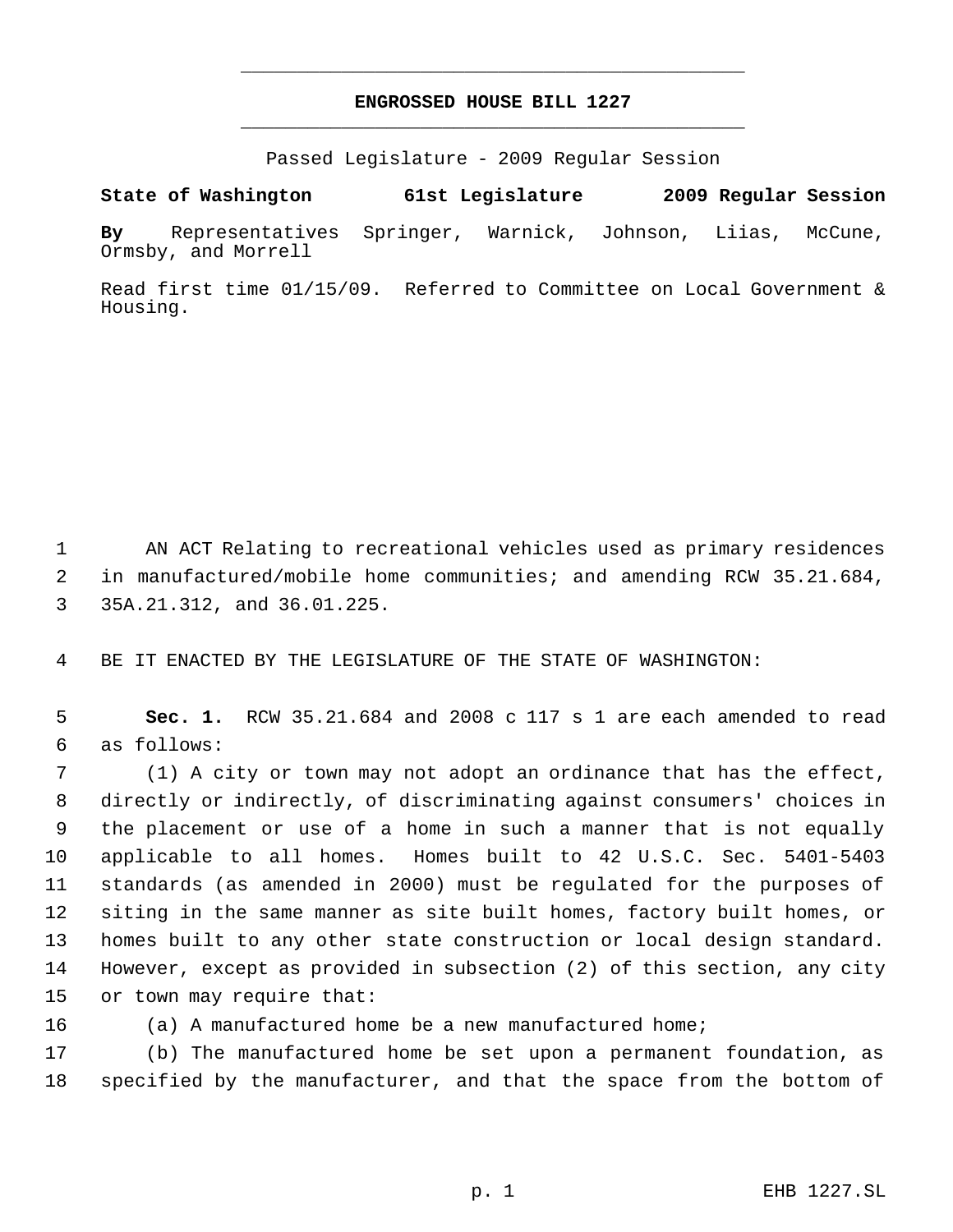the home to the ground be enclosed by concrete or an approved concrete product which can be either load bearing or decorative;

 (c) The manufactured home comply with all local design standards applicable to all other homes within the neighborhood in which the manufactured home is to be located;

(d) The home is thermally equivalent to the state energy code; and

 (e) The manufactured home otherwise meets all other requirements for a designated manufactured home as defined in RCW 35.63.160.

 A city with a population of one hundred thirty-five thousand or more may choose to designate its building official as the person responsible for issuing all permits, including department of labor and industries permits issued under chapter 43.22 RCW in accordance with an interlocal agreement under chapter 39.34 RCW, for alterations, remodeling, or expansion of manufactured housing located within the city limits under this section.

 (2) A city or town may not adopt an ordinance that has the effect, 17 directly or indirectly, of restricting the location of ((mobile homes 18 or manufactured homes in mobile home parks or manufactured housing)) 19 manufactured/mobile homes in manufactured/mobile home communities( $\left($ , as 20 defined in RCW 59.20.030, which)) that were legally in existence before June 12, 2008, based exclusively on the age or dimensions of the 22 ((mobile home or)) manufactured/mobile home. This does not preclude a 23 city or town from restricting the location of a ((mobile-home-or 24 manufactured-home-in-mobile-home-parks-or-manufactured-housing)) manufactured/mobile home in manufactured/mobile home communities for any other reason including, but not limited to, failure to comply with fire, safety, or other local ordinances or state laws related to 28 ((mobile homes and)) manufactured/mobile homes.

 (3) Except as provided under subsection (4) of this section, a city 30 or town may not adopt an ordinance that has the effect, directly or 31 indirectly, of preventing the entry or requiring the removal of a recreational vehicle used as a primary residence in manufactured/mobile home communities.

 (4) Subsection (3) of this section does not apply to any local ordinance or state law that:

36 (a) Imposes fire, safety, or other regulations related to 37 recreational vehicles;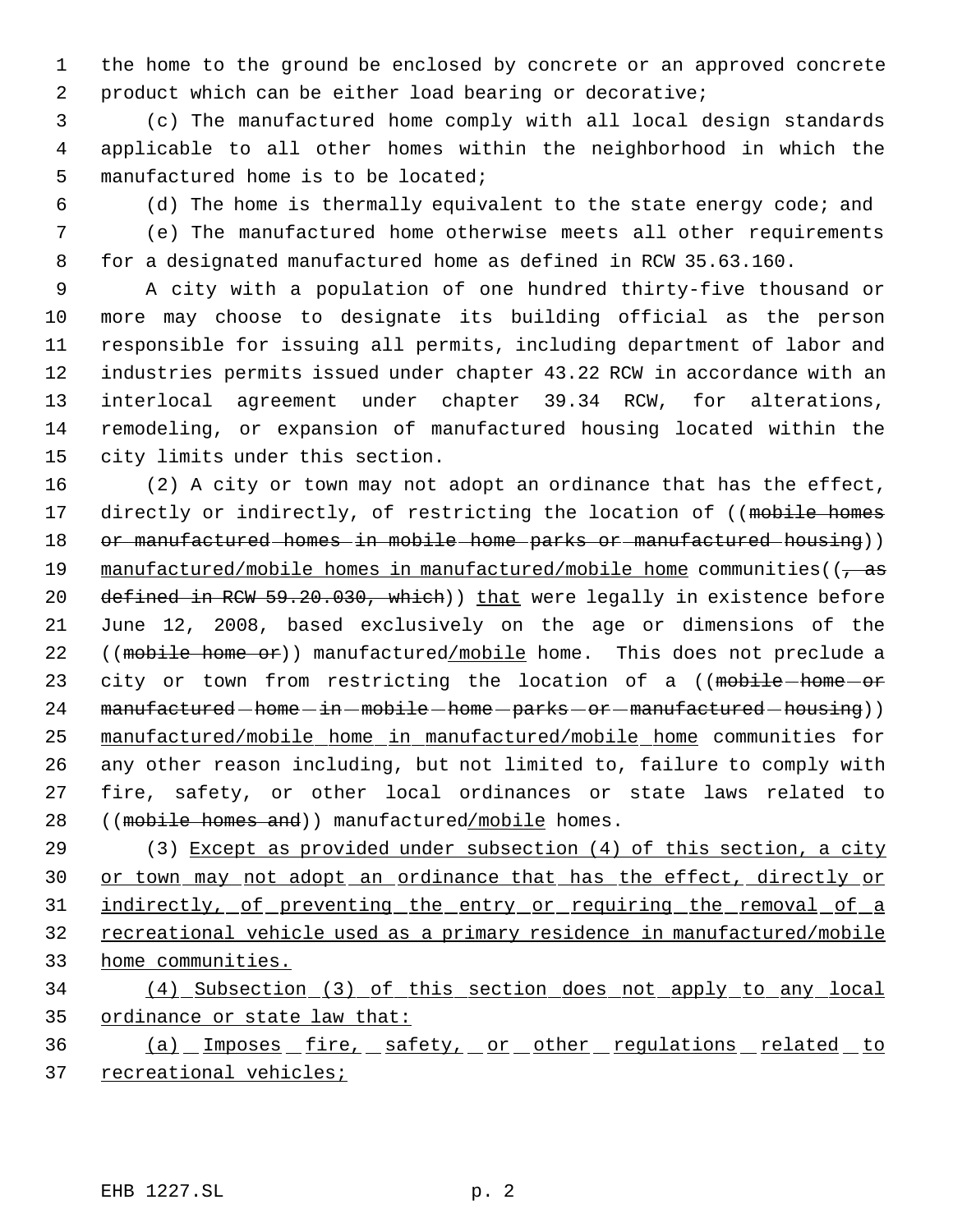1 (b) Requires utility hookups in manufactured/mobile home 2 communities to meet state or federal building code standards for manufactured/mobile home communities; or

(c) Includes both of the following provisions:

 (i) A recreational vehicle must contain at least one internal toilet and at least one internal shower; and

 (ii) If the requirement in (c)(i) of this subsection is not met, a 8 manufactured/mobile home community must provide toilets and showers.

 (5) For the purposes of this section, "manufactured/mobile home community" has the same meaning as in RCW 59.20.030.

 (6) This section does not override any legally recorded covenants or deed restrictions of record.

13  $((+4))$   $(7)$  This section does not affect the authority granted under chapter 43.22 RCW.

 **Sec. 2.** RCW 35A.21.312 and 2008 c 117 s 2 are each amended to read as follows:

 (1) A code city may not adopt an ordinance that has the effect, directly or indirectly, of discriminating against consumers' choices in the placement or use of a home in such a manner that is not equally applicable to all homes. Homes built to 42 U.S.C. Sec. 5401-5403 standards (as amended in 2000) must be regulated for the purposes of siting in the same manner as site built homes, factory built homes, or homes built to any other state construction or local design standard. However, except as provided in subsection (2) of this section, any code city may require that:

(a) A manufactured home be a new manufactured home;

 (b) The manufactured home be set upon a permanent foundation, as specified by the manufacturer, and that the space from the bottom of the home to the ground be enclosed by concrete or an approved concrete product which can be either load bearing or decorative;

 (c) The manufactured home comply with all local design standards applicable to all other homes within the neighborhood in which the manufactured home is to be located;

 (d) The home is thermally equivalent to the state energy code; and (e) The manufactured home otherwise meets all other requirements for a designated manufactured home as defined in RCW 35.63.160.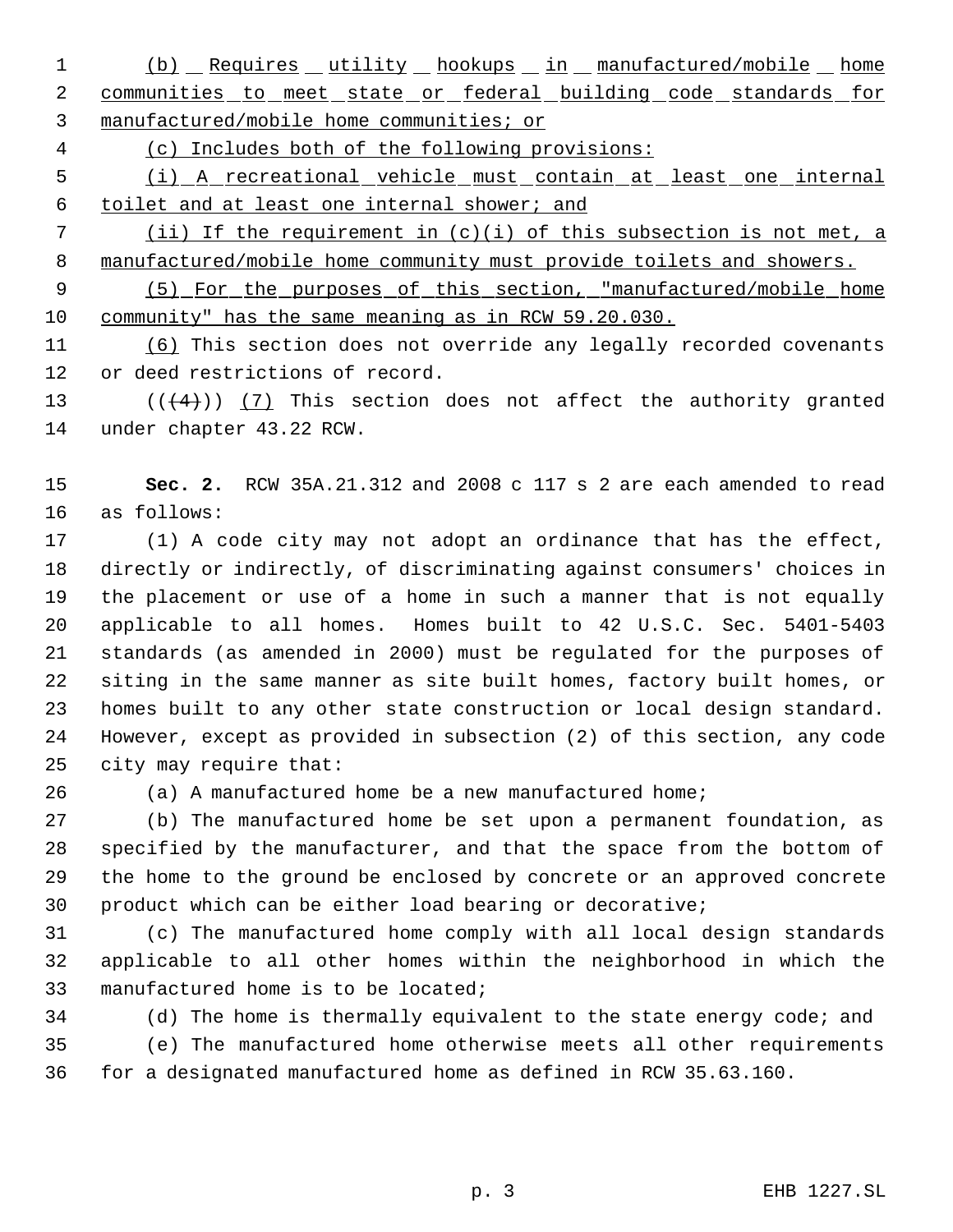A code city with a population of one hundred thirty-five thousand or more may choose to designate its building official as the person responsible for issuing all permits, including department of labor and industries permits issued under chapter 43.22 RCW in accordance with an interlocal agreement under chapter 39.34 RCW, for alterations, remodeling, or expansion of manufactured housing located within the city limits under this section.

 (2) A code city may not adopt an ordinance that has the effect, 9 directly or indirectly, of restricting the location of ((mobile homes 10 or manufactured homes in mobile home parks or manufactured housing)) 11 manufactured/mobile homes in manufactured/mobile home communities( $\left(-\text{as}\right)$ 12 defined in RCW 59.20.030, which)) that were legally in existence before June 12, 2008, based exclusively on the age or dimensions of the 14 ((mobile home or)) manufactured/mobile home. This does not preclude a 15 code city from restricting the location of a ((mobile home or 16 manufactured-home-in-mobile-home-parks-or-manufactured-housing)) manufactured/mobile home in manufactured/mobile home communities for any other reason including, but not limited to, failure to comply with fire, safety, or other local ordinances or state laws related to 20 ((mobile homes and)) manufactured/mobile homes.

 (3) Except as provided under subsection (4) of this section, a code city may not adopt an ordinance that has the effect, directly or 23 indirectly, of preventing the entry or requiring the removal of a 24 recreational vehicle used as a primary residence in manufactured/mobile home communities.

 (4) Subsection (3) of this section does not apply to any local 27 ordinance or state law that:

28 (a) Imposes fire, safety, or other regulations related to recreational vehicles;

 (b) Requires utility hookups in manufactured/mobile home communities to meet state or federal building code standards for manufactured/mobile home communities or recreational vehicle parks; or (c) Includes both of the following provisions:

 (i) A recreational vehicle must contain at least one internal 35 toilet and at least one internal shower; and

36 (ii) If the requirement in  $(c)(i)$  of this subsection is not met, a manufactured/mobile home community must provide toilets and showers.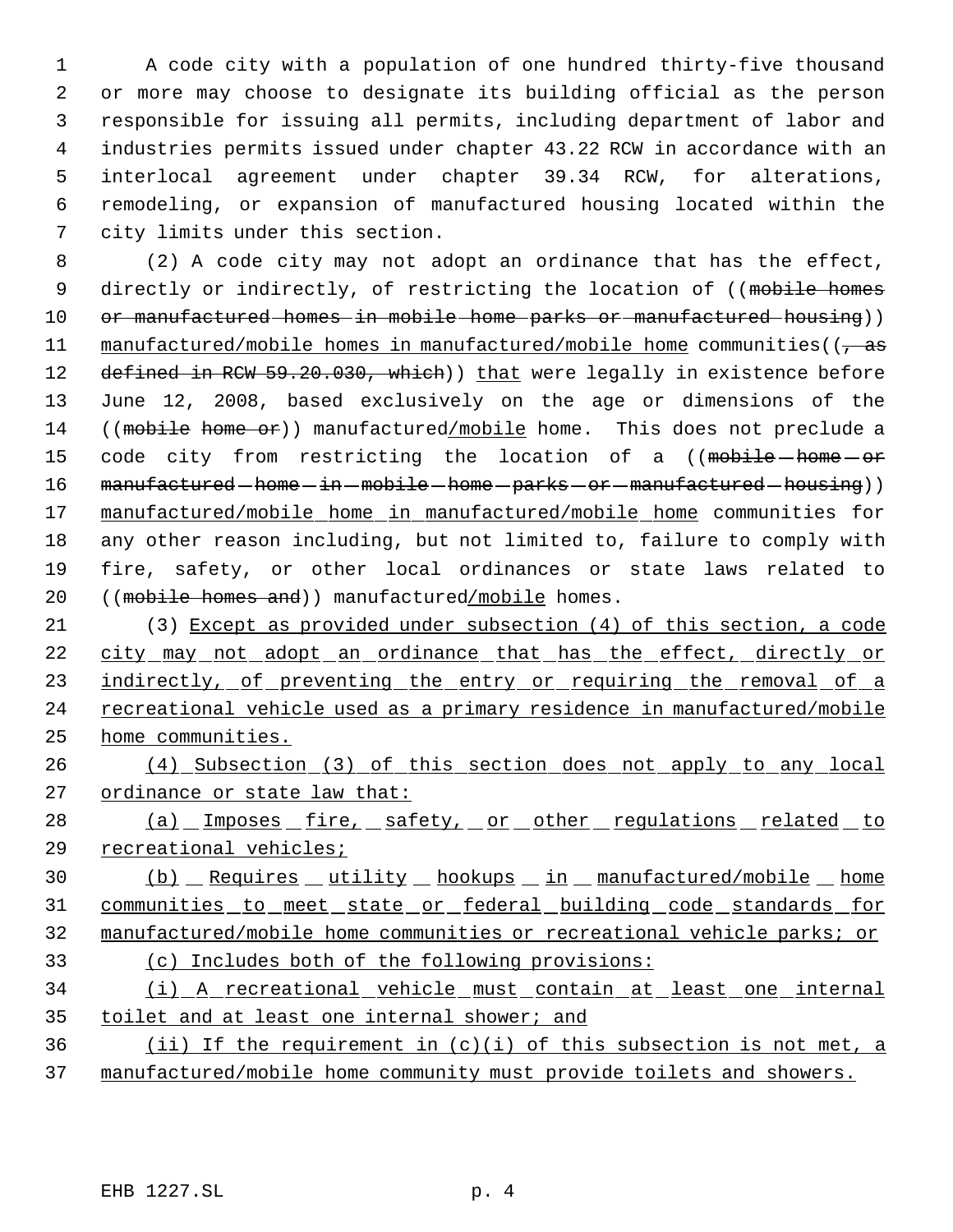(5) For the purposes of this section, "manufactured/mobile home community" has the same meaning as in RCW 59.20.030.

 (6) This section does not override any legally recorded covenants or deed restrictions of record.

 $((4+))$   $(7)$  This section does not affect the authority granted under chapter 43.22 RCW.

 **Sec. 3.** RCW 36.01.225 and 2008 c 117 s 3 are each amended to read as follows:

 (1) A county may not adopt an ordinance that has the effect, directly or indirectly, of discriminating against consumers' choices in the placement or use of a home in such a manner that is not equally applicable to all homes. Homes built to 42 U.S.C. Sec. 5401-5403 standards (as amended in 2000) must be regulated for the purposes of siting in the same manner as site built homes, factory built homes, or homes built to any other state construction or local design standard. However, except as provided in subsection (2) of this section, any county may require that:

(a) A manufactured home be a new manufactured home;

 (b) The manufactured home be set upon a permanent foundation, as specified by the manufacturer, and that the space from the bottom of the home to the ground be enclosed by concrete or an approved concrete product which can be either load bearing or decorative;

 (c) The manufactured home comply with all local design standards applicable to all other homes within the neighborhood in which the manufactured home is to be located;

26 (d) The home is thermally equivalent to the state energy code; and

 (e) The manufactured home otherwise meets all other requirements for a designated manufactured home as defined in RCW 35.63.160.

 (2) A county may not adopt an ordinance that has the effect, 30 directly or indirectly, of restricting the location of ((mobile homes 31 or manufactured homes in mobile home parks or manufactured housing)) manufactured/mobile homes in manufactured/mobile home communities, as defined in RCW 59.20.030, which were legally in existence before June 34 12, 2008, based exclusively on the age or dimensions of the ((mobile 35 home or)) manufactured/mobile home. This does not preclude a county from restricting the location of a ((mobile home or manufactured home in mobile home parks or manufactured housing)) manufactured/mobile home